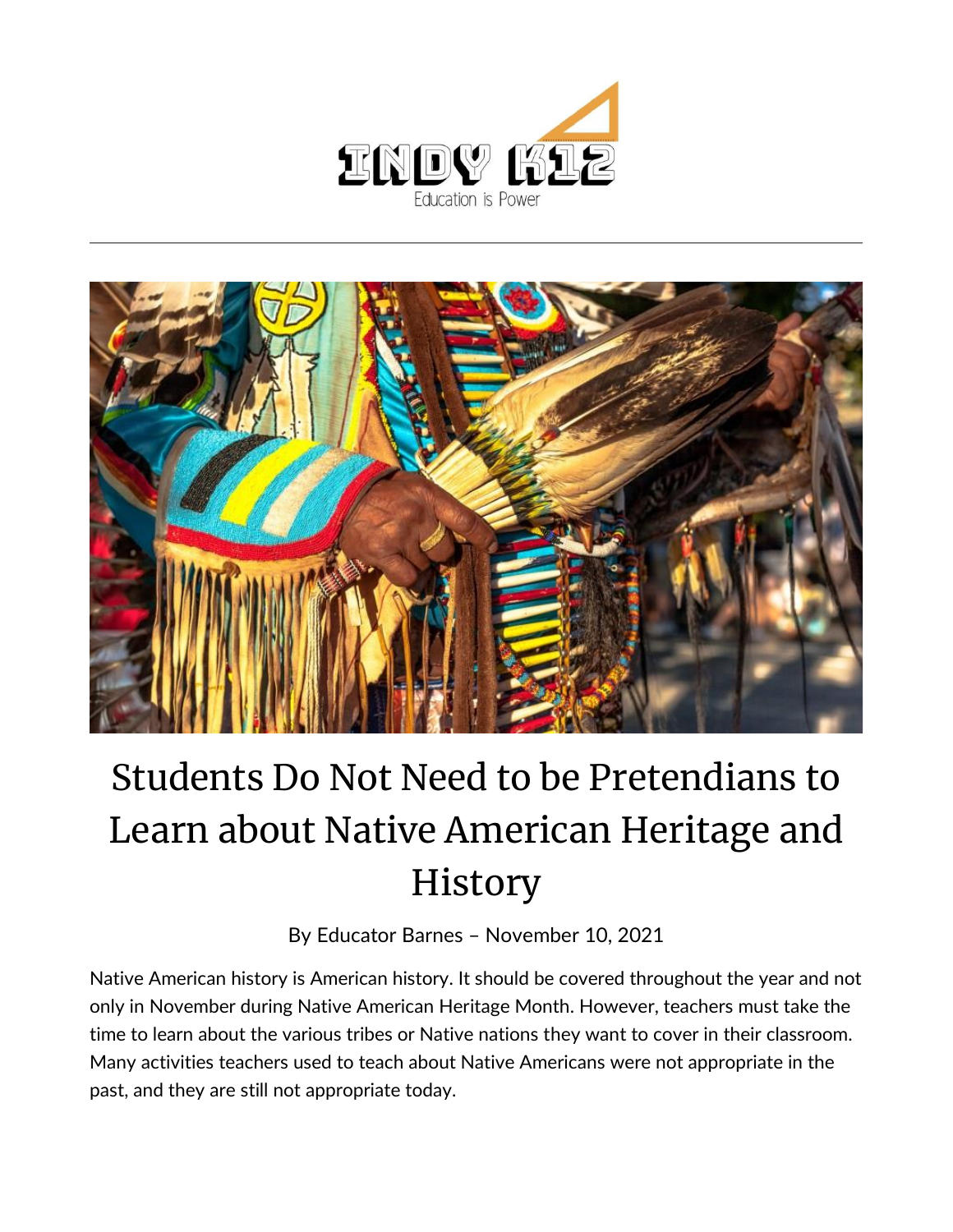First, when teaching about Native Americans, it must be understood that Native Americans are not a monolith. Although some areas may overlap among some Native groups, each group has its own unique story. Children should not go home and say they learned about Native Americans; they should be able to specifically state which group they learned about.

When teachers understand that Native Americans are not a monolith, they will become informed about items that people associate with Native Americans such as dream catchers. When you look up dream catchers in the Merriam-Webster dictionary the [definition](https://www.merriam-webster.com/dictionary/dream%20catcher) states they are, "used by some American Indian peoples." In the book "Do All Indians Live in Tipis? Questions and Answers from the National Museum of the American Indian," readers learn that dream catchers can be traced back to the Anishinaabe. Anishinaabe is their chosen name. They are also known as Chippewa or Ojibwe (or Ojibwa or Ojibway). The dream catchers are placed above children's bed to thwart evil. According to the book, traditional Anishinaabe dream catchers are not meant to last a long time and the shape is not a perfect circle. They are irregular circles or teardrop shaped.

If students learn about an item associated with Native Americans, they should know which Native peoples the items is tied to. For dream catchers, teachers can review the brief information on [Britannica.](https://www.britannica.com/topic/Ojibwa) Additionally, the teacher can pull information from the book "Chippewa" by Frances Densmore. Densmore, an ethnomusicologist, studied various Native peoples including the Anishinaabe. If the school is in proximity to an Anishinaabe band (a division), the school should build relationships to have students interact with members. This will also help students know that Native Americans aren't only historical figures and are still alive today. If that is not possible, reading the book "Grandmother's Dreamcatcher" by Becky Ray McCain could also be an option.

Although some Native Americans are okay with dream catchers being sold which some use for profit to live, others believe they are sacred. Items being sacred extends beyond dream catchers. Native American regalia is not a costume. Students should not make headbands with feathers to simulate a headdress. Students also do not need a Native American name to study about Native Americans. It is more important that students learn the history behind how and why Native Americans choose the names the have chosen rather than have students do an activity to pretend to have a Native American name. Any pretendian activity should not occur. There are rituals associated with items. Teachers should not make a mockery of those rituals, and teachers should not have students dress like Native Americans.